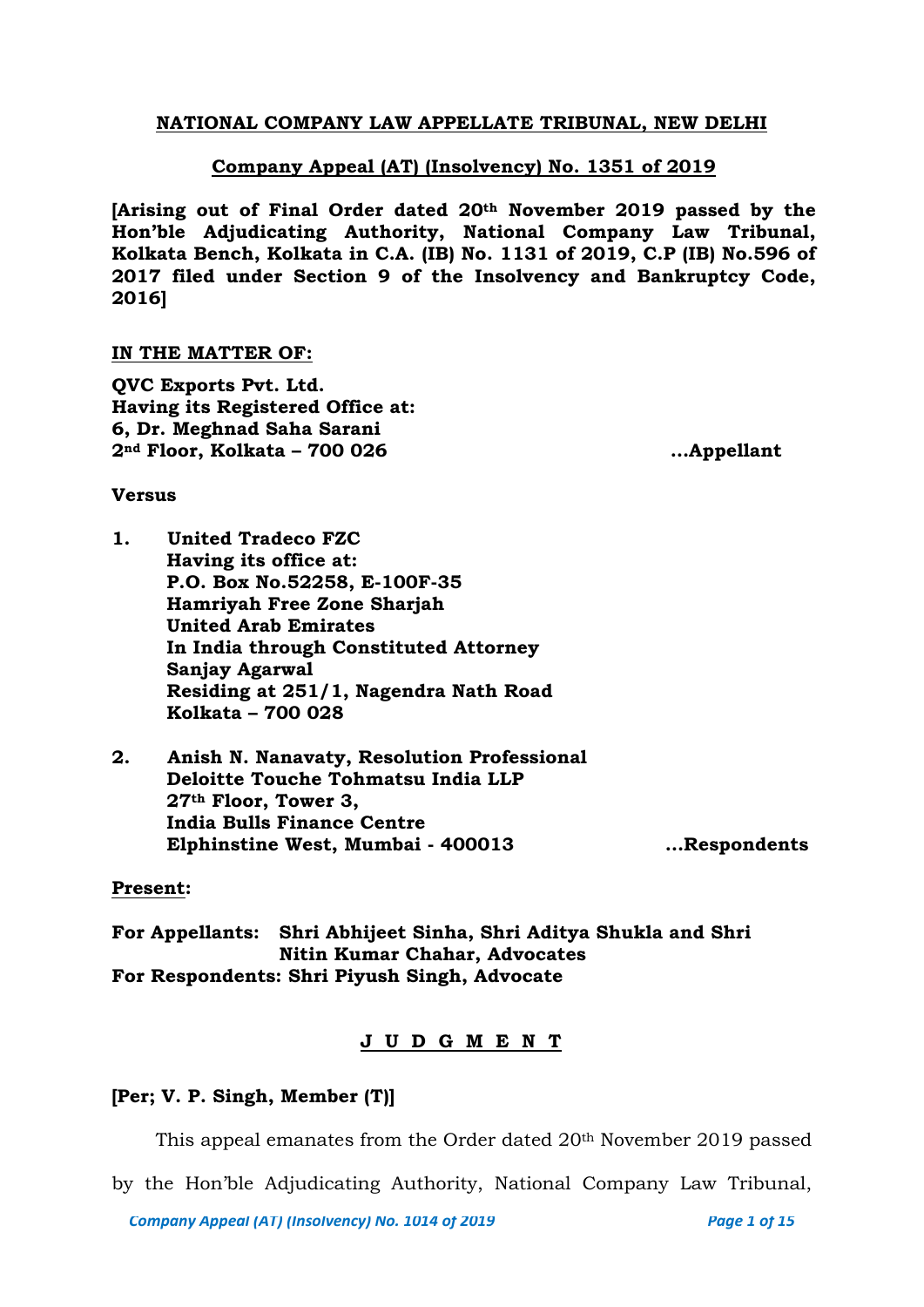Kolkata Bench, Kolkata in C.A. (IB) No. 1131 of 2019, C.P (IB) No.596 of 2017 by which the Adjudicating Authority has allowed the Application for rectification of the Resolution Plan already approved and implemented.

Appellant submits that the Company Cosmic Ferro Alloys Limited was admitted under the Corporate Insolvency Resolution Process (in short 'CIRP') on 16th January 2017. The Appellant and the Respondent No.1 had jointly submitted the Resolution Plan for taking over the Company. The same was approved unanimously by the Committee of Creditors (in short 'CoC), and after that, the Resolution Plan was further approved by the Adjudicating Authority vide its order dated 11th October 2018.

Given the approved Resolution Plan, Appellant QVC Exports Private Limited was to hold 34% of the paid-up equity shares, of and in the Company, the Cosmic Ferro Alloys Limited and the Respondent No.1 was to hold 51% paid-up equity shares and 15% of the paid-up equity shares were to be allotted to a Trust namely Cosmic Ferro Alloys ESOP Trust. The approved Resolution Plan got executed, and the shares were allotted as per the terms of the approved Plan. All money in respect of 34% shares were paid by the Appellant and is the rightful owner of 34% paid-up equity shares of and in the Company.

The Board Resolution passed by the Respondent No.1 Company admittedly states that the Respondent No.1 has purchased 51,00,000 equity shares of and in the company, Cosmic Ferro Alloys Limited, by investing Rs.31,60,00,000/-, whereby the Respondent No.1 has purchased such shares on premium @ Rs.51.96 per share, over and above the face-value.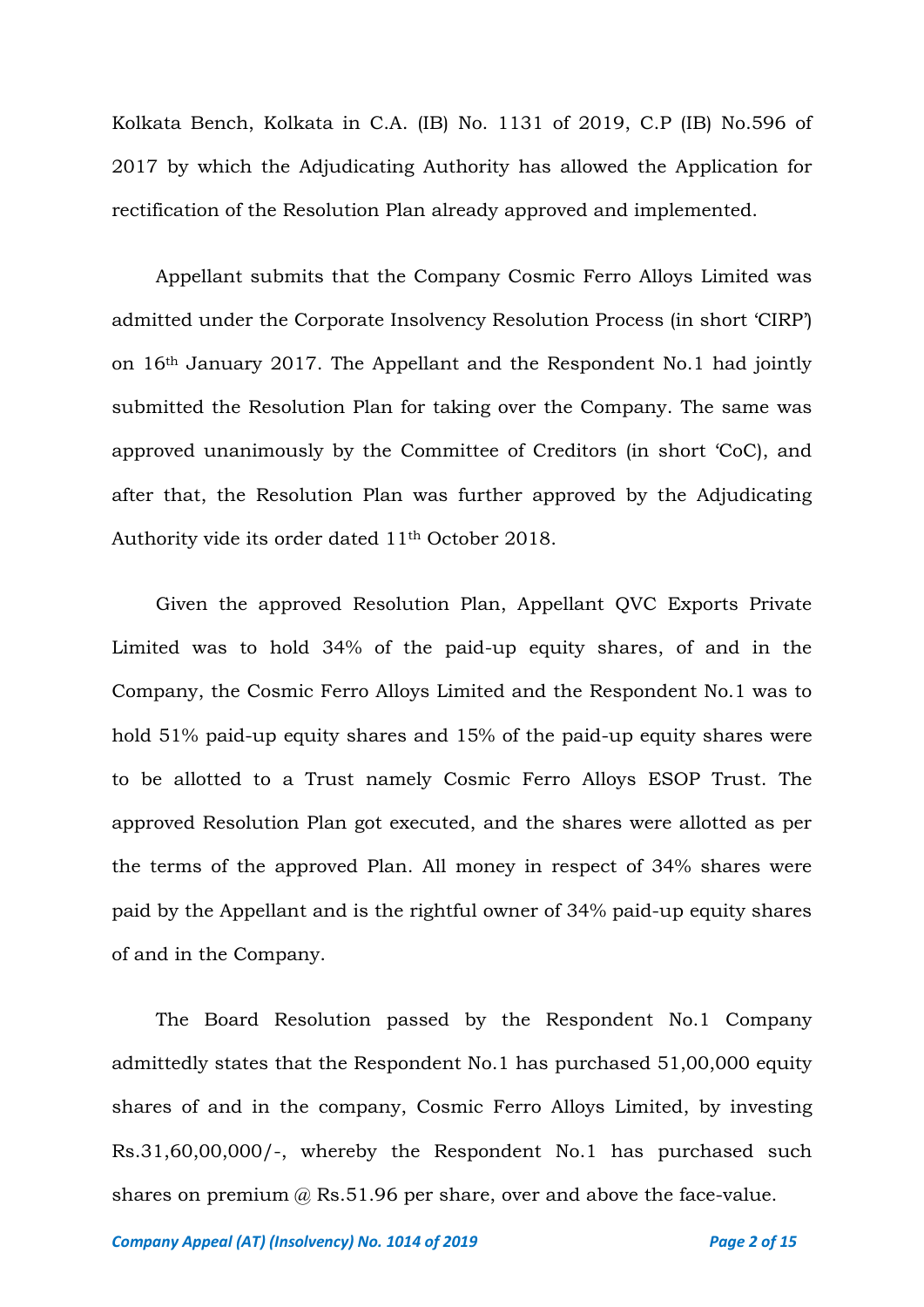Appellant further contends that the Company Application was filed before the Adjudicating Authority to make rectification in the approved Resolution Plan, after 13 months of the completion and conclusion of the CIRP. The Adjudicating Authority allowed the Company Application by the impugned order, resultantly reducing the shareholding of the Appellant to 10% from 34%. This Appeal is preferred on grounds stated as under:-

- (a) The impugned order is perverse, erroneous and without cogent reasons and is liable to be set aside.
- (b) The Adjudicating Authority had no jurisdiction to entertain an application after a lapse of 13 months, after the completion of CIRP, even after the approval and implementation of the Resolution Plan.
- (c) The Adjudicating Authority had no jurisdiction to alter a Joint Resolution Plan submitted by the Appellant and the Respondent No.1, as co-applicants in the Resolution Process, without there being any consent on the part of the Appellant.

The Respondent No.1, after having agreed to 34,00,000 shares allotted to the Appellant, and after such shares were issued, cannot now turn around and contend otherwise. The respondent No.1 is estopped from contending that the Appellant and its nominees do not have 34,00,000 shares. The following issue arises for our consideration: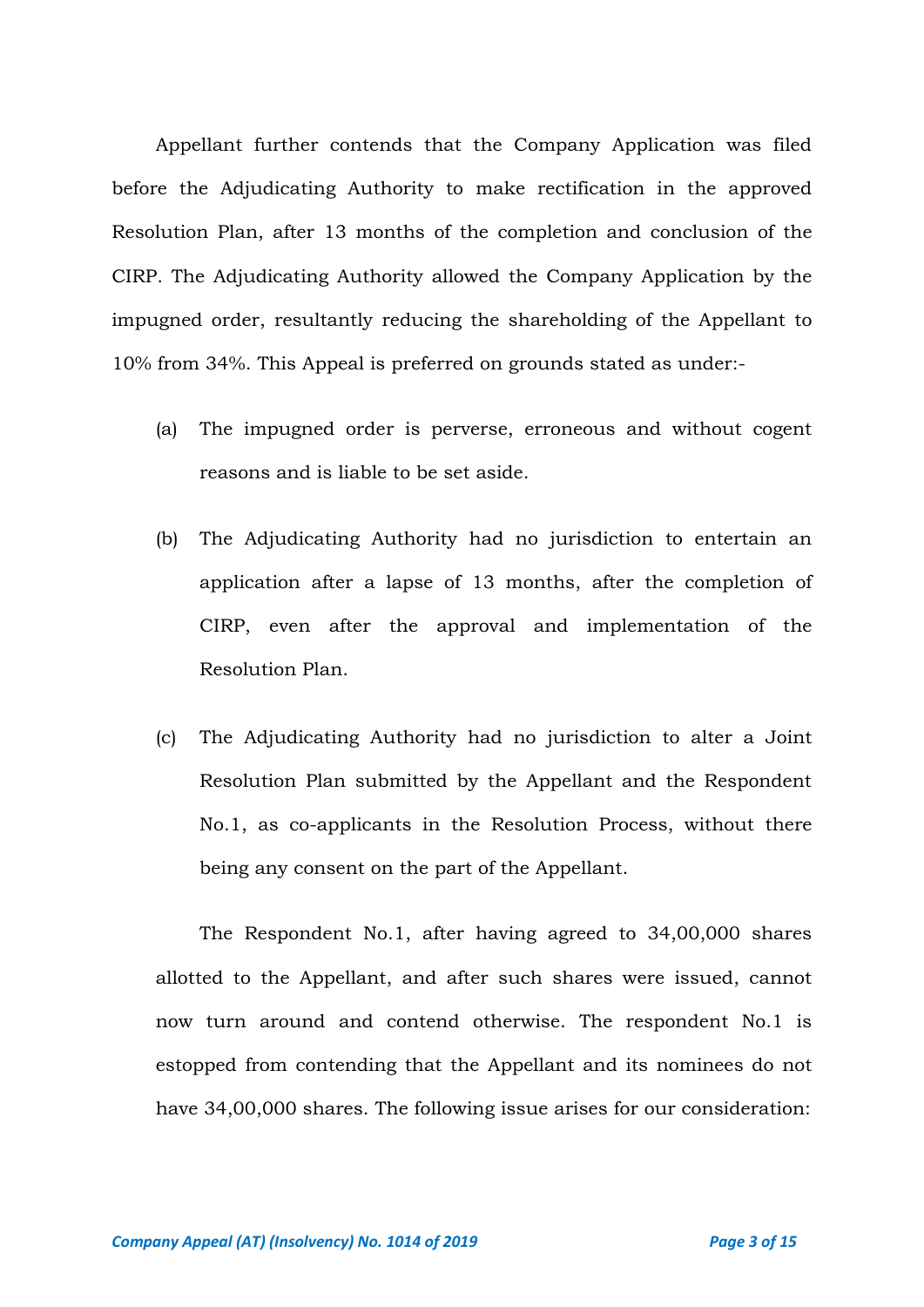- (i) Whether the Hon'ble Adjudicating Authority had jurisdiction to entertain an application for rectification of Resolution Plan and making substantial changes in the Plan, after a lapse of 13 months of the completion of CIRP, even after the approval and implementation of the Resolution Plan?
- (ii) Whether the Hon'ble Adjudicating Authority had the jurisdiction to alter a Resolution Plan submitted by the appellant and the Respondent No.1 as co-applicants in the Resolution Process, without there being any consent on the part of the Appellant?
- (iii) Whether substantial rectification of the Resolution Plan resulting in a change in shareholding of the shareholders could be brought under the purview of the typographical/arithmetic/clerical error?

We have heard the arguments of the Learned Counsel for the parties and perused the record.

Admittedly, that the 'Corporate Debtor' namely Cosmic Ferro Alloys Limited was put under CIRP and the Adjudicating Authority vide its order dated 11th October 2018 approved the Resolution Plan with regards to the allotment and transfer of shares by the approved plan. The relevant part of the Resolution Plan is as under:

*"Transfer of Shares from Existing Equity Shareholders – As the value payable to shareholders of the corporate debtor is "NIL", the Equity Shares will be extinguished, and new Shares will be issued to the New Promoters as under:*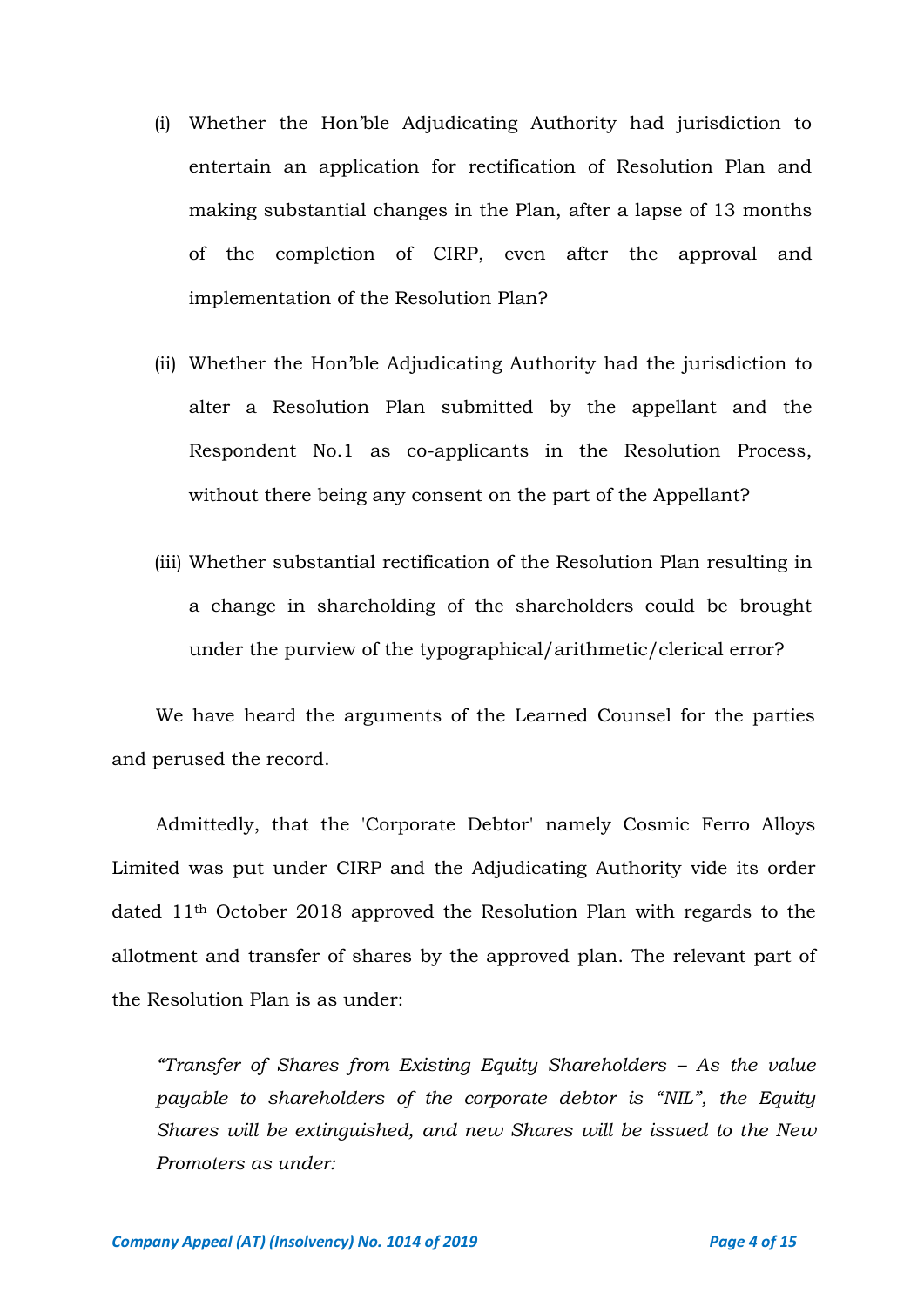*It is the intention of the Resolution Application to own atleast 85% of the shareholding in the Corporate Debtor. The balance shareholding will be held by Cosmic Ferro Alloys Limited Employee Stock Option Trust by way of 15% of Equity to be issued to New Directors, KMPs, employees of the company based on their performance or as joining bonus @ Rs.0.50 per share within next 4 years and vetted within 1 year of allotment on approval of this Resolution Plan as stated under-*

*On approval of the Resolution Plan and Payment of Upfront amount of Rs.99.74 Crores, the Shareholding of the Entire Shareholders, i.e. 1,04,08,529 shares of Rs.10 each will be extinguished, and 1,00,00,000 shares with Face Value of Rs.10 each shall be issued as stated under-*

| Name of<br>the<br>Sharehol<br>der                            | Quantity<br>(Nos) | Paid-up<br>Value<br>(lacs) | Premium<br>Paid<br>(lacs) | Issued<br>at<br>Discount | Total<br>Value<br>Paid<br>$(In$ $lacs)$ | $%$ of<br>Share<br>Holding | Remarks                             |
|--------------------------------------------------------------|-------------------|----------------------------|---------------------------|--------------------------|-----------------------------------------|----------------------------|-------------------------------------|
| <b>United</b><br>Tradeco<br><i>FZC</i>                       | 5100000           | 510.00                     | 2,650.00                  |                          | 3,160.00                                |                            |                                     |
| QVC<br>Exports<br>Pvt. Ltd.                                  | 3400000           | 340.00                     |                           |                          | 340.00                                  |                            |                                     |
| Cosmic<br>Ferro<br>Alloys<br>Limited<br><b>ESOP</b><br>Trust | 1500000           | 150.00                     |                           | (135.00)                 | 15.00                                   |                            | Stock<br>Options<br>to<br>Employees |
|                                                              | 10,00,0000        | 1000,00                    | 2,650.00                  | (135.00)                 | 3,515.00                                | 100%                       |                                     |

*Stock Options will be issued and subscribed @ Rs.0.50 per Share within four years of NCLT Approval of this Resolution Plan.*

*Note:- Regulation 37(1)(i) of the CIRP Regulations 2016 provides for inclusion in any Resolution Plan as follows "Issuance of Securities of the Corporate Debtor, for cash, Property, Securities or in exchange of Claims interest."*

The combined shareholding of the Resolution applicants as per the approved Resolution Plan was 85%, for which consideration has been paid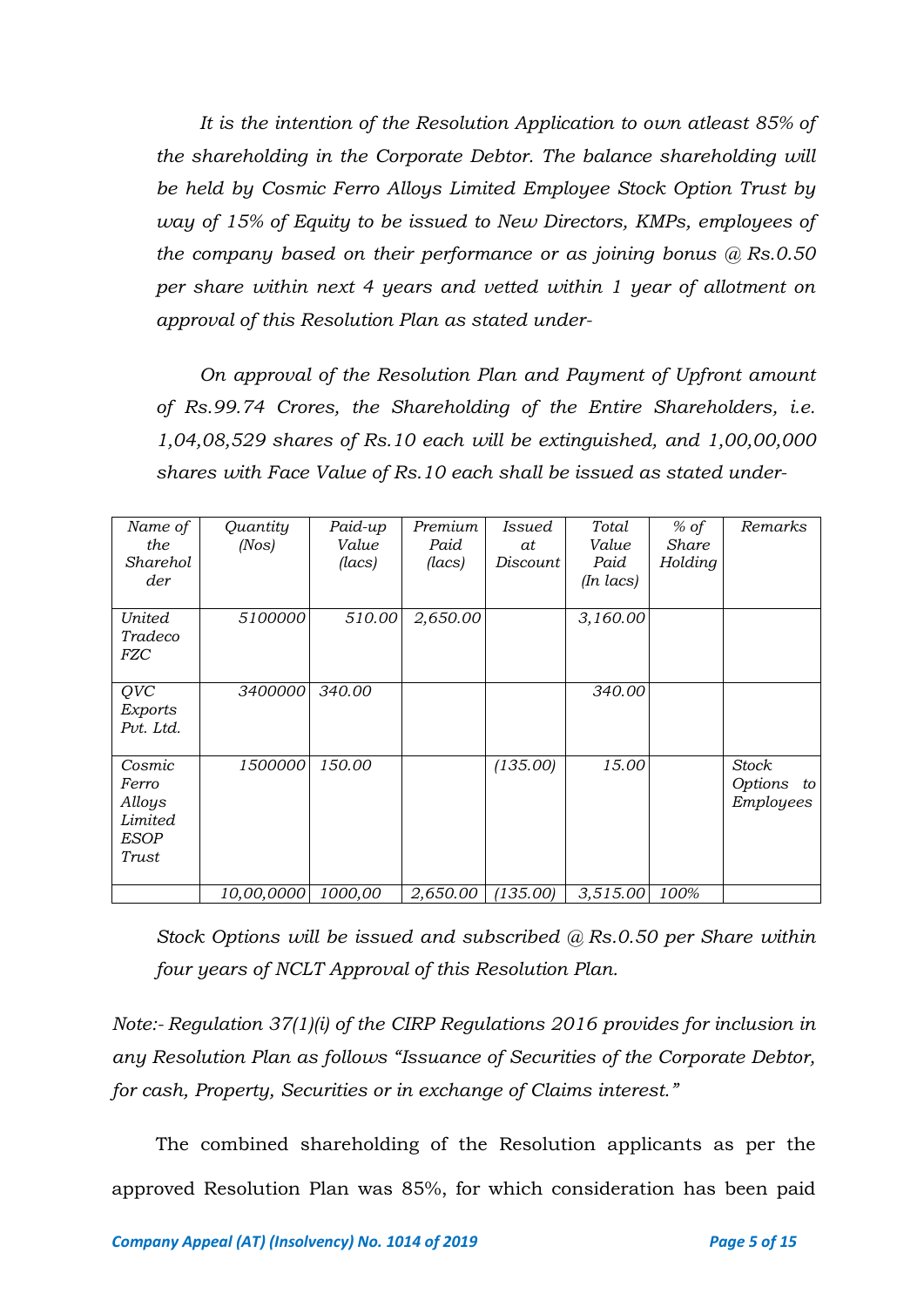by both the Resolution applicants accordingly. M/s United Tradeco FZC has paid Rs.3160 lacs, whereas QVC Exports Private Limited has paid 340 lacs.

The Adjudicating Authority has mentioned in the order that **"the percentage of holding of both parties stands at 75% and 10% which is not at all disputed".**

Thus, the number of shares according to these percentage ,which needs to be issued and allotted to M/s United Tradeco FZC and QVC Exports Private Limited respectively.

The Adjudicating Authority had further stated that:

*"4. Considering the submission made by both the sides and in the background of undisputed fact of percentage of share holding of both the parties individually there appears to have occurred a mistake in quantity of shares to be allotted to these parties. It is further to be noted that in the Share Transfer Agreement dated 31st July, 2019 executed between the parties to this application it has been specifically mentioned that there have been certain clerical and/or arithmetical and/or numerical mistakes arising from the accidental slip or omission at the middle person of page 41 of such resolution due to which various disputes and/or difference arose between the parties which have been resolved and settled upon conciliation in the manner as mentioned hereafter. Copy of this agreement is placed at page 20 to 33 of the reply affidavit and relevant pages 22. Thus, the resolution plan stands corrected in the following manner and the revised chart is reproduced as under:*

| Name of the        | Quantity | Paid- | <i>Premium</i> | Issued          | Total | $%$ of       | Remarks |
|--------------------|----------|-------|----------------|-----------------|-------|--------------|---------|
| <i>Shareholder</i> | (Nos)    | $\mu$ | Paid           | at              | Value | <b>Share</b> |         |
|                    |          | Value |                | <i>Discount</i> | Paid  | Holding      |         |
|                    |          |       |                |                 |       |              |         |
| <b>United</b>      | 7500000  | 750   | 2,410          |                 | 3160  | 7.5%         |         |
| Tradeco            |          |       |                |                 |       |              |         |
| <b>FZC</b>         |          |       |                |                 |       |              |         |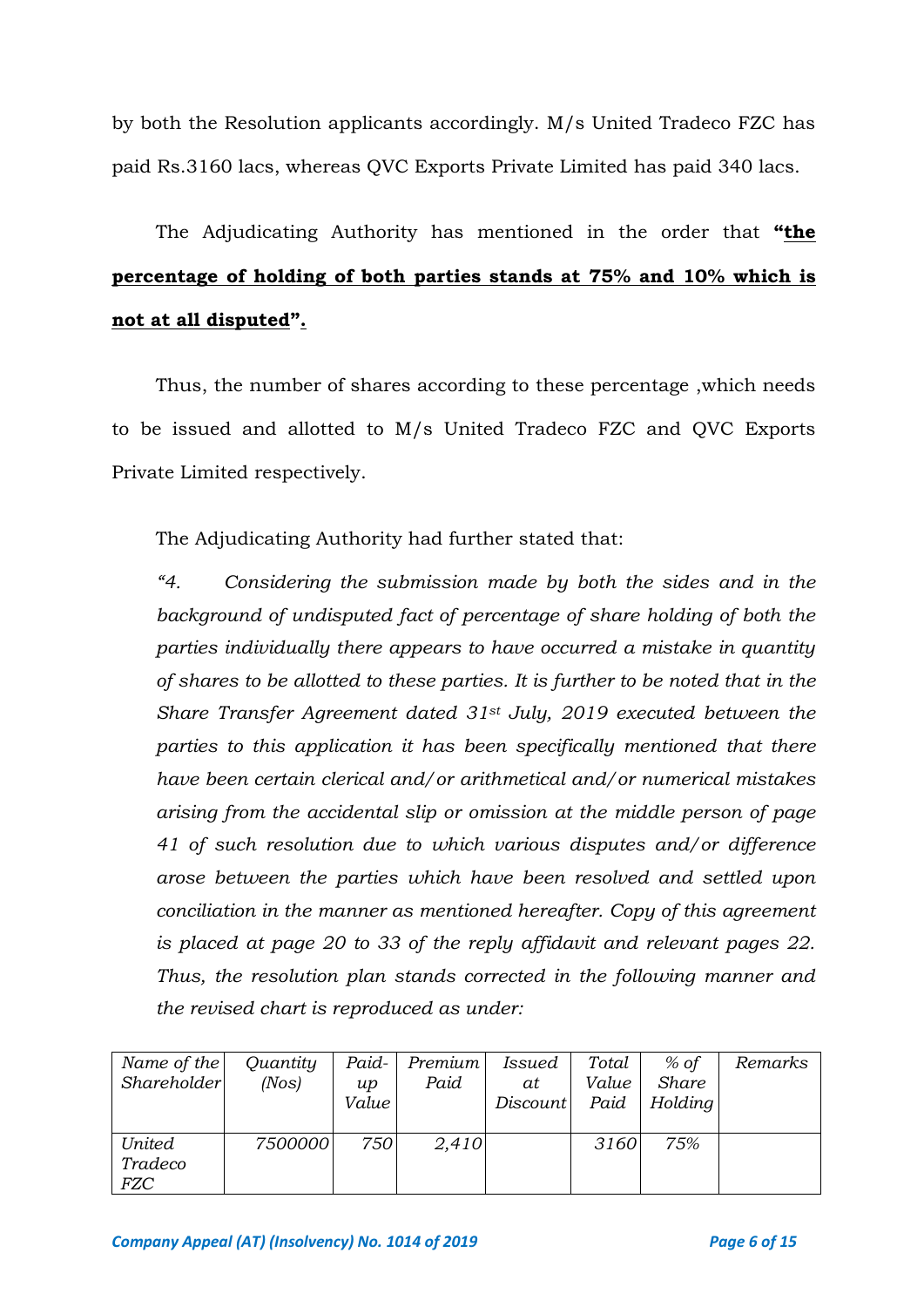| QVC<br>Exports Pvt.<br>Ltd.                            | 1000000    | 400  | 240   |       | 340   | 10%  |                                         |
|--------------------------------------------------------|------------|------|-------|-------|-------|------|-----------------------------------------|
| Cosmic<br>Ferro Alloys<br>Limited<br><b>ESOP</b> Trust | 1500000    | 150  |       | (135) | 15    | 15%  | Stock<br>Options to<br><b>Employees</b> |
|                                                        | 100,00,000 | 1000 | 2,650 | (135) | 3,515 | 100% |                                         |

On perusal of the alleged rectification allowed by the Adjudicating Authority, it appears that the shareholding of M/s United Tradeco FZC has been substantially increased, i.e. from 51,00,000 shares to 75,00,000, and contrary to this the shareholding the Appellant, QVC Exports Private Limited, reduced to 10,00,000 shares from 34,00,000 shares. The portion of equity allotted to Employees of the Cosmic Ferro Alloys Limited remains the same. The Adjudicating Authority has observed that joint shareholding of both the Resolution Plan, was 85% for which the consideration has been paid for by both the parties accordingly. Respondent No 1, M/s United Tradeco FZC has paid Rs.3,160 lacs, and the appellant, QVC Exports Private Limited has paid Rs 340 lacs. Considering the investment of the Resolution Plan, the Adjudicating Authority has stated in the order that mistake occurred in the resolution plan which was approved by this adjudicating authority vide order Dt 11.10.2018. The resolution plan stands corrected.

Accordingly, the equity shares which needs to be issued and allotted to the Respondent No 1, M/s United Tradeco FZC and appellant, QVC Exports Private Limited, respectively work out to 75,00,000 and 10,00,000.

The above presumption is without any basis, as the Adjudicating Authority was having no role in interfering in terms of the approved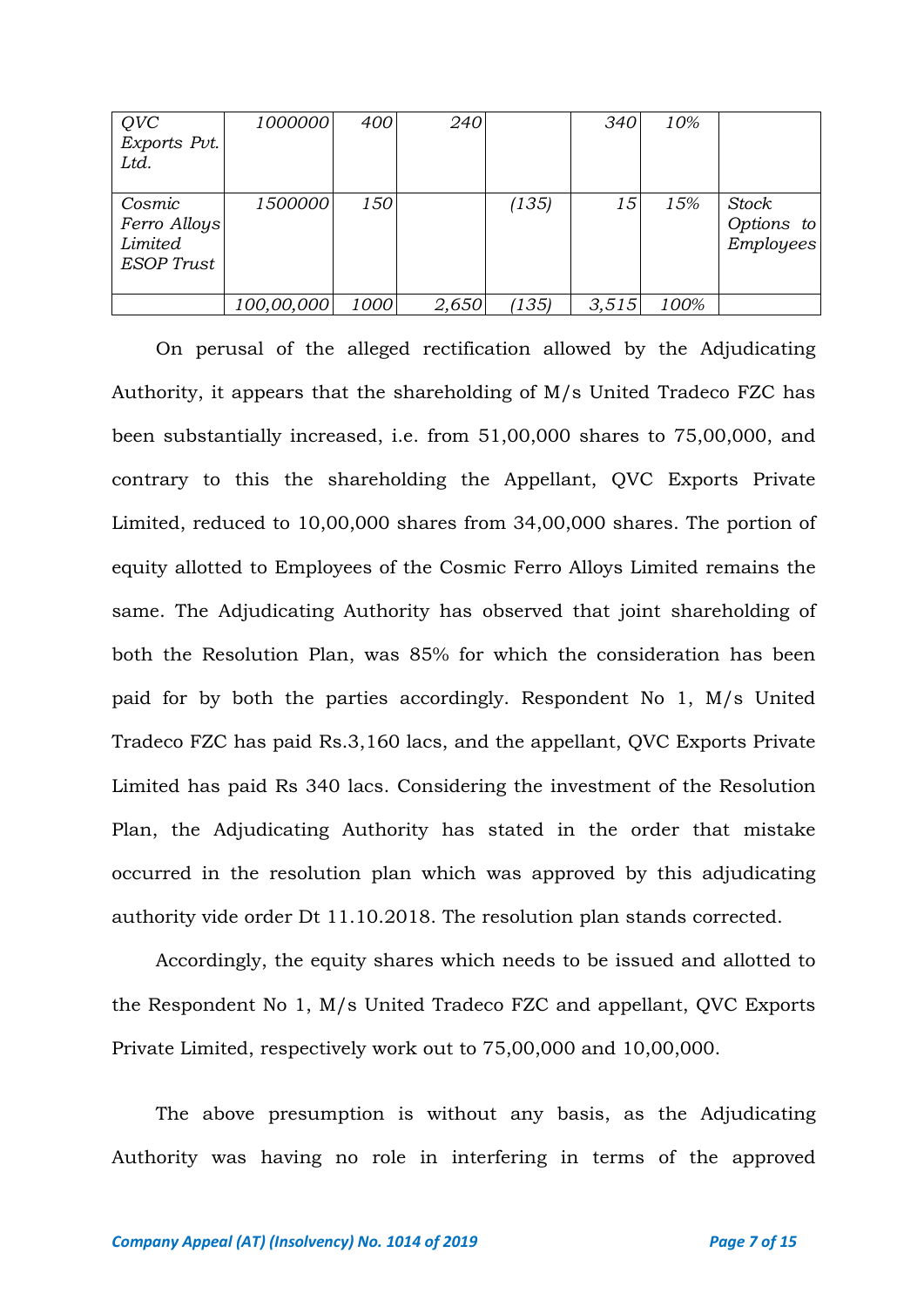Resolution Plan, which was executed 13 months back. The Adjudicating Authority has failed to consider that Resolution Plan was submitted jointly by Applicant and Respondent No.1 and the Rectification Application, for amendment in approved Resolution Plan has been filed by only one of the Resolution Applicant, i.e. Respondent No.1. When approved Resolution Plan was submitted by Applicant and Respondent No.1 jointly, then one party had no right to move the rectification of the said Resolution Plan, without the consent of another party. But the Adjudicating Authority has allowed this Application without any cogent reasons.

It is pertinent to mention that the joint Resolution Plan was approved unanimously by the CoC and after that, the same was approved by the Adjudicating Authority vide its order dated 11.10.2018. After that, the approved Resolution Plan was implemented, and shares were allotted as per the terms of the approved Resolution Plan. Resultantly, M/s United Tradeco FZC (Respondent No.1) was allotted 51,00,000 equity shares. After that on 25th October 2018 in the Board meeting of Respondent No.1, It was resolved that in term of the provisions of the approved Resolution Plan, the Company needs to infuse a sum of Rs.316 million towards the acquisition of 51,00,000 equity shares of Rs.10 each at a premium of Rs.51.96. The copy of the Board Resolution is annexed with the Annexure A1 of the Appeal. It shows that the Board of Respondent No. 1 company had also acknowledged and approved the allotment of 51,00,000 shares in terms of approved Resolution Plan  $\omega$ 51.96 per shares.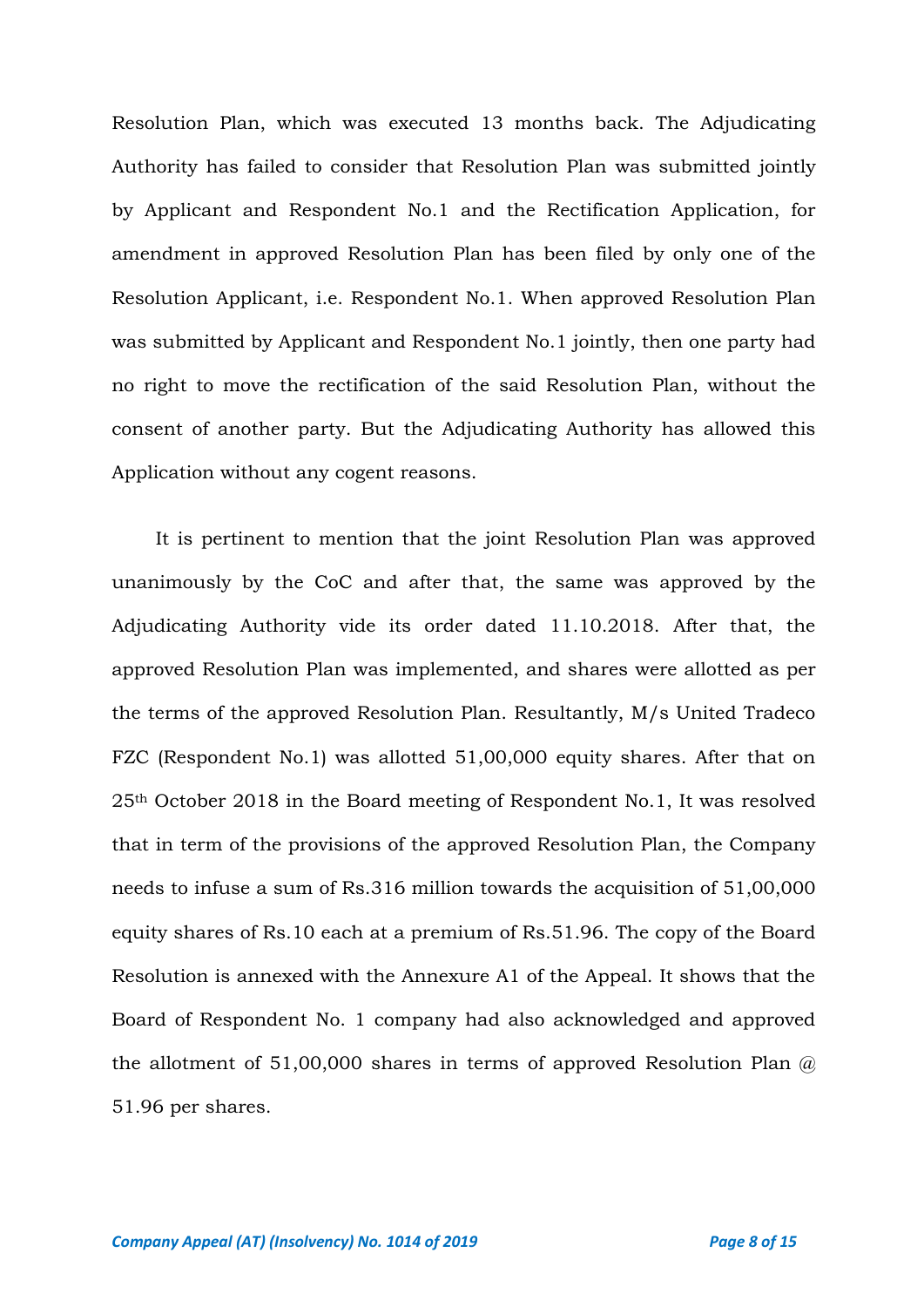After the Board Resolution dated 25th October 2018 of the Respondent No.1 had no right to say that there was a typographical/clerical error in the Resolution Plan. After the acknowledgement by the Board of the respondent No1 company, there was no justification to allege that due to typographical error, 51,00,000 shares is erroneously typed, instead of 75,00,000 shares in the approved Resolution Plan, in the account of Respondent No 1.

It is also important to point out that the 4th Monitory Committee Meeting, held when the Appellant was allotted 34,00,00 equity shares of and in the Company Cosmic Ferro Alloys Limited. Copy of the minutes of the Monitory Committee Meeting is annexed with the Appeal which shows that the Monitory Committee in its meeting dated 21st June 2019 resolved that all disputes among parties were deliberated and resolved that the Appellant was to sell its 34% share, of and in the company Cosmic Ferro Alloys for Rs.6.5 crores plus one crore subject to the valuation. It is also on record that on 31st July 2019 Share Transfer Agreement was executed, but the same was never given effect to, as there were a few preconditions. After the execution of the Share Transfer Agreement, the Respondent No.1 changed the course of action and filed company application for rectification of the resolution plan before the Adjudicating Authority. The implication of the order of the Adjudicating Authority has caused a substantial reduction of the shareholding of the Appellant from 34% to 10% in the company Cosmic Ferro Alloys.

**It is important to mention that Hon'ble Supreme Court has not permitted the change in resolution plan after attaining the finality. In**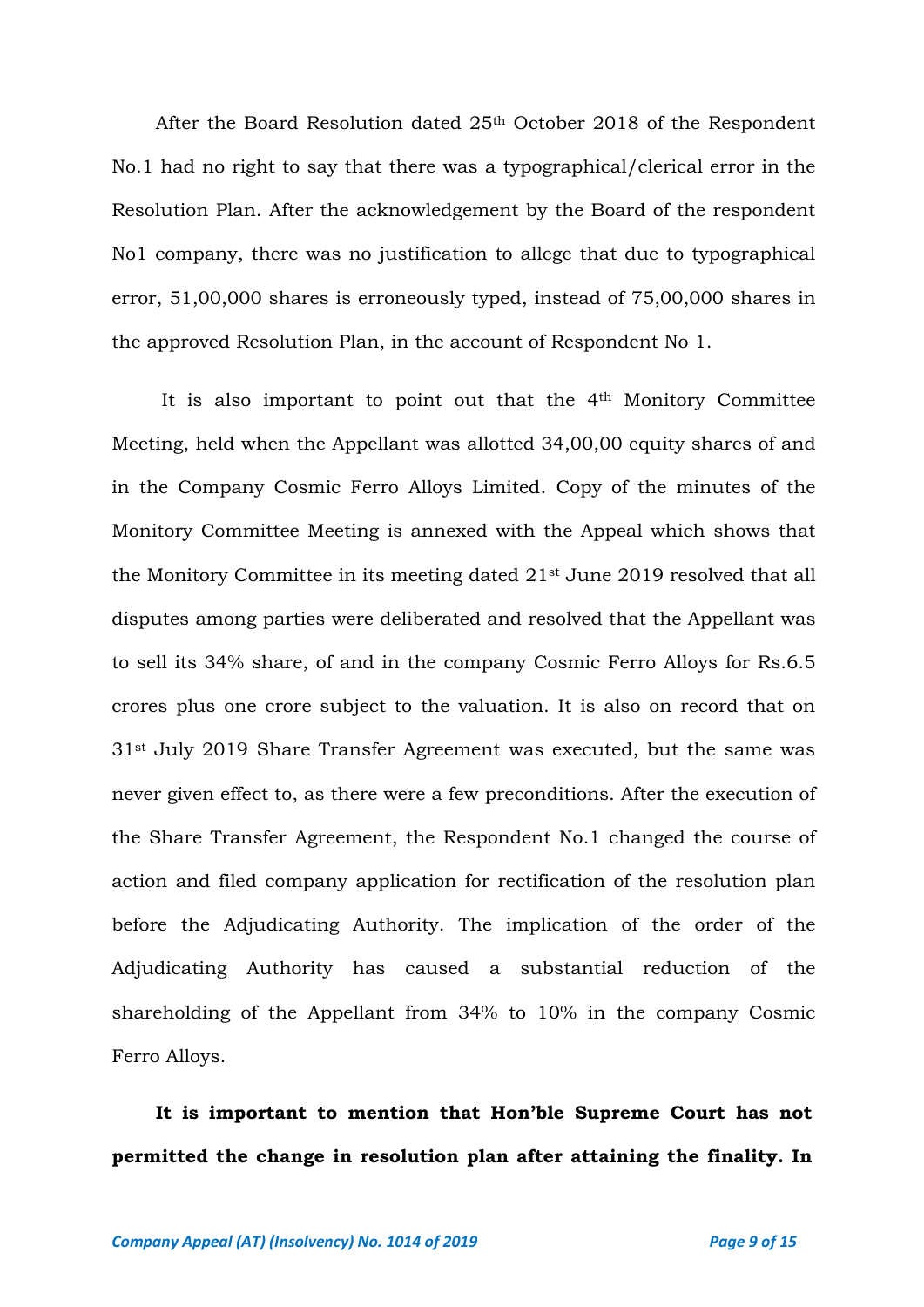## **case of** *Rahul Jain v. Rave Scans (P) Ltd.***, (2019) 10 SCC 548: 2019 SCC OnLine SC 1447 at page 553 Hon'ble Supreme Court held that:**

16. In the present case, it is noticeable that no doubt, Hero was provided with 32.34% of its admitted claim as it has dissented with the plan. On the other hand, Tata Capital Financial Services Ltd. was provided with 75.63% of its admitted claim; other financial creditors (Indian Overseas Bank, Bank of Baroda and Punjab National Bank) were provided with 45% of their admitted claims. **Given that the resolution process began well before the amended regulation came into force (in fact, January 2017) and the resolution plan was prepared and approved before that event, the wide observations of NCLAT, requiring the appellant to match the pay-out (offered to other financial creditors) to Hero, were not justified**. The Court notices that the liquidation value of the corporate debtor was ascertained at Rs 36 crores. Against the said amount, the appellant offered Rs 54 crores. **The plan was approved and, except the objections of the dissenting creditor (i.e. Hero), the plan has attained finality.** Having regard to these factors and circumstances, it is held that NCLAT's order [*Hero Fincorp Ltd.* v. *Rave Scans (P) Ltd.*, 2019 SCC OnLine NCLAT 584] and directions were not justified. They are hereby set aside; the order of NCLT is hereby restored.

It is important to point out that this Tribunal in Company Appeal No.509 of 2018 in case of R G G Vyapar Pvt Ltd v Arun Kumar Gupta this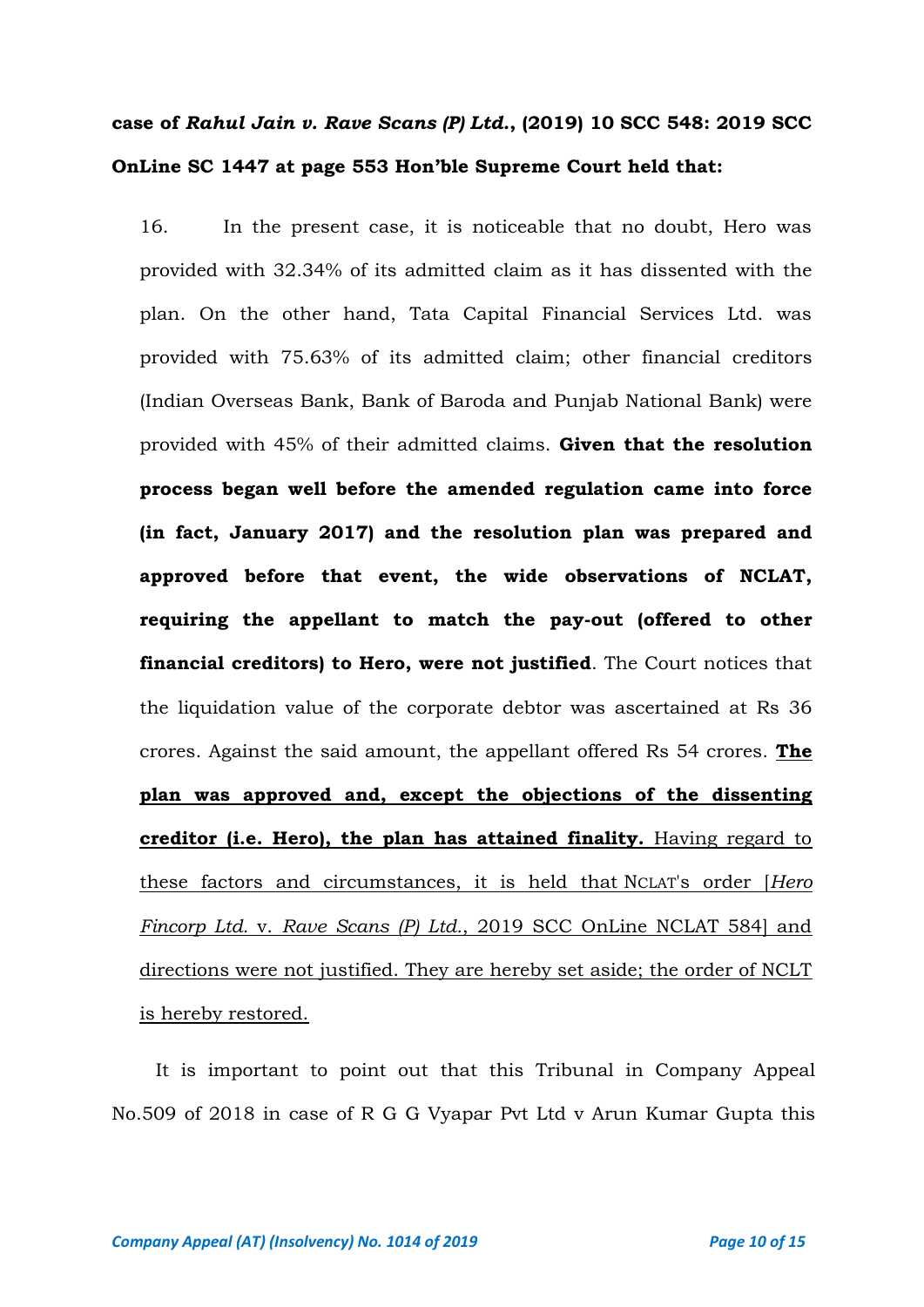Tribunal has held that has held that the Adjudicating Authority has no jurisdiction to reopen resolution process under section 31 of the Code.

But in the instant case, the Adjudicating Authority after approval and execution of the Resolution Plan, and after a lapse of 13 months allowed the rectification in the Resolution Plan. The Adjudicating Authority failed to consider that the approved Resolution Plan is a joint Resolution Plan by the Appellant and Respondent No.1 whereas the Application for rectification of the Resolution Plan is moved only by Respondent No.1. However, the Adjudicating Authority had no jurisdiction under Section 31 to allow the rectification in the approved Resolution Plan. It is pertinent to mention that Rule 11 National Company Law Tribunal Rules gives inherent power, but powers under this section cannot be used to dehor the statutory provision of law.

## **Hon'ble Supreme Court in case of** *Sooraj Devi v. Pyare Lal***, (1981) 1 SCC 500: 1981 SCC (Cri) 188 at page 502 has held that:**

"5. The appellant points out that he invoked the inherent power of the High Court saved by Section 482 of the Code and that notwithstanding the prohibition imposed by Section 362 the High Court had power to grant relief. Now it is well settled that the inherent power of the court cannot be exercised for doing that which is specifically prohibited by the Code (*Sankatha Singh* v. *State of U.P.* [AIR 1962 SC 1208: 1962 Supp 2 SCR 817: (1962) 2 Cri LJ 288]). **It is true that the prohibition in Section 362 against the court altering or reviewing its judgment is subject to what is "otherwise provided by this Court or by any other**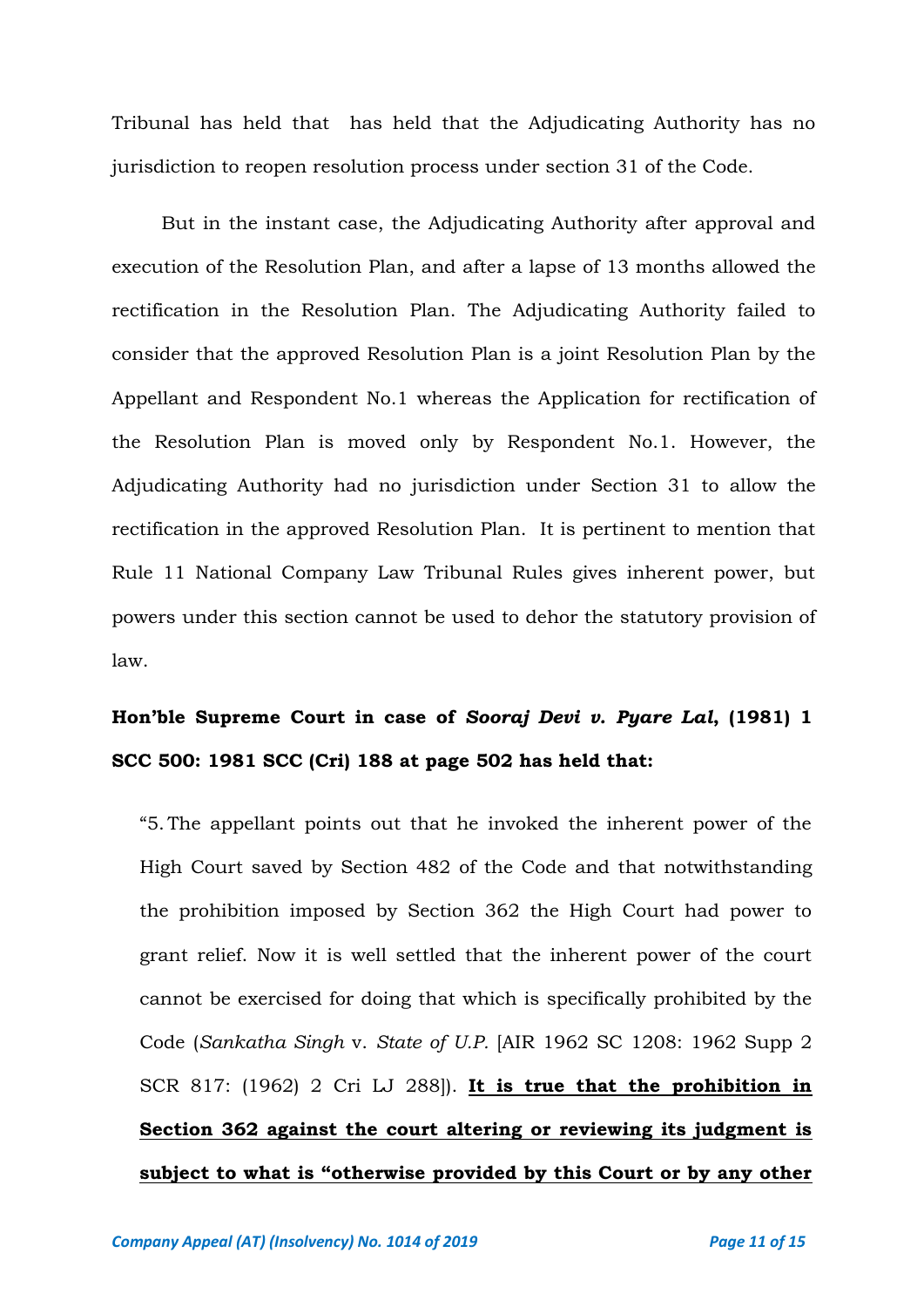**law for the time being in force". Those words, however, refer to those provisions only where the court has been expressly authorised by the Code or other law to alter or review its judgment. The inherent power of the court is not contemplated by the saving provision contained in Section 362 and, therefore, the attempt to invoke that power can be of no avail."** 

Given the law laid down by Hon'ble Supreme Court it is clear that under inherent powers of the Court can act the Adjudicating Authority could only interfere in the field here I & B Code 2016has authorized to do so. After approval of the Resolution Plan by the Adjudicating Authority can exercise his powers U/S 60 of the I&B Code 2016 Code provides that:

60. Adjudicating Authority for Corporate persons. - (1) The Adjudicating Authority, in relation to insolvency resolution and liquidation for corporate persons including corporate debtors and personal guarantors thereof shall be the National Company Law Tribunal having territorial jurisdiction over the place where the registered office of the corporate person is located.

(2) Without prejudice to sub-section (1) and notwithstanding anything to the contrary contained in this Code, where a corporate insolvency resolution process or liquidation proceeding of a corporate debtor is pending before a National Company Law Tribunal, an application relating to the insolvency resolution or  $\frac{1}{1}$  $\frac{1}{1}$  $\frac{1}{1}$ liquidation or bankruptcy of a corporate guarantor or personal guarantor, as the case may be, of such corporate debtor] shall be filed before such National Company Law Tribunal.

(3) An insolvency resolution process or  $2$ [liquidation or bankruptcy proceeding of a corporate guarantor or personal guarantor, as the case may be, of the corporate debtor] pending in any court or tribunal shall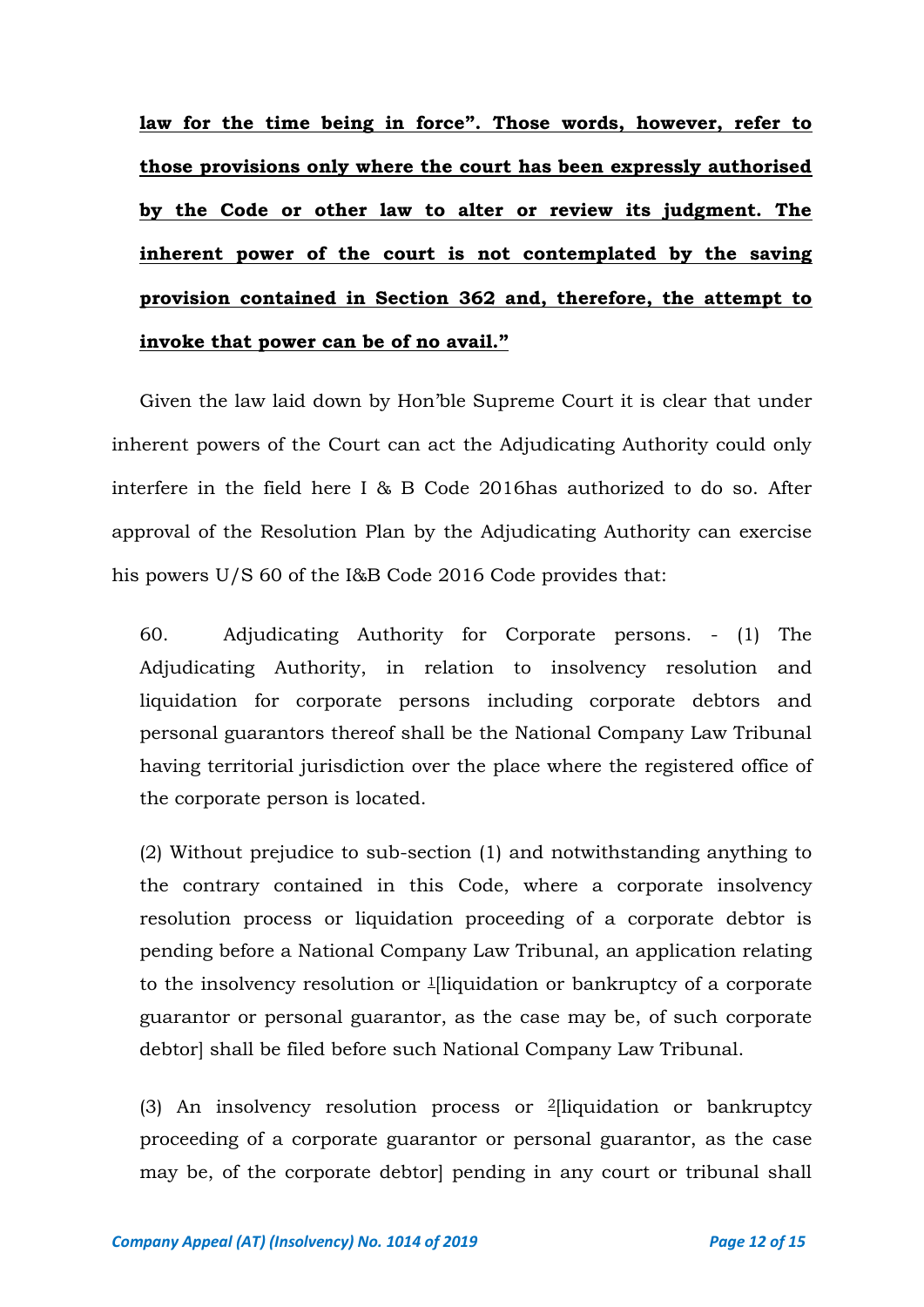stand transferred to the Adjudicating Authority dealing with insolvency resolution process or liquidation proceeding of such corporate debtor.

(4) The National Company Law Tribunal shall be vested with all the powers of the Debts Recovery Tribunal as contemplated under Part III of this Code for the purpose of sub-section (2).

(5) Notwithstanding anything to the contrary contained in any other law for the time being in force, the National Company Law Tribunal shall have jurisdiction to entertain or dispose of—

- (*a*) any application or proceeding by or against the corporate debtor or corporate person;
- (*b*) any claim made by or against the corporate debtor or corporate person, including claims by or against any of its subsidiaries situated in India; and
- (*c*) any question of priorities or any question of law or facts, arising out of or in relation to the insolvency resolution or liquidation proceedings of the corporate debtor or corporate person under this Code.

(6) Notwithstanding anything contained in the Limitation Act, 1963 (36 of 1963) or in any other law for the time being in force, in computing the period of limitation specified for any suit or application by or against a corporate debtor for which an order of moratorium has been made under this Part, the period during which such moratorium is in place shall be excluded.

Since rectification of the resolution Plan does not involve the question of priorities or any question of law or facts, arising out of or in relation to the insolvency resolution or liquidation proceedings of the corporate debtor or corporate person under this Code, therefore it is not Code, therefore it is not permitted to modify the Resolution Plan under the guise of inherent powers of the Tribunal.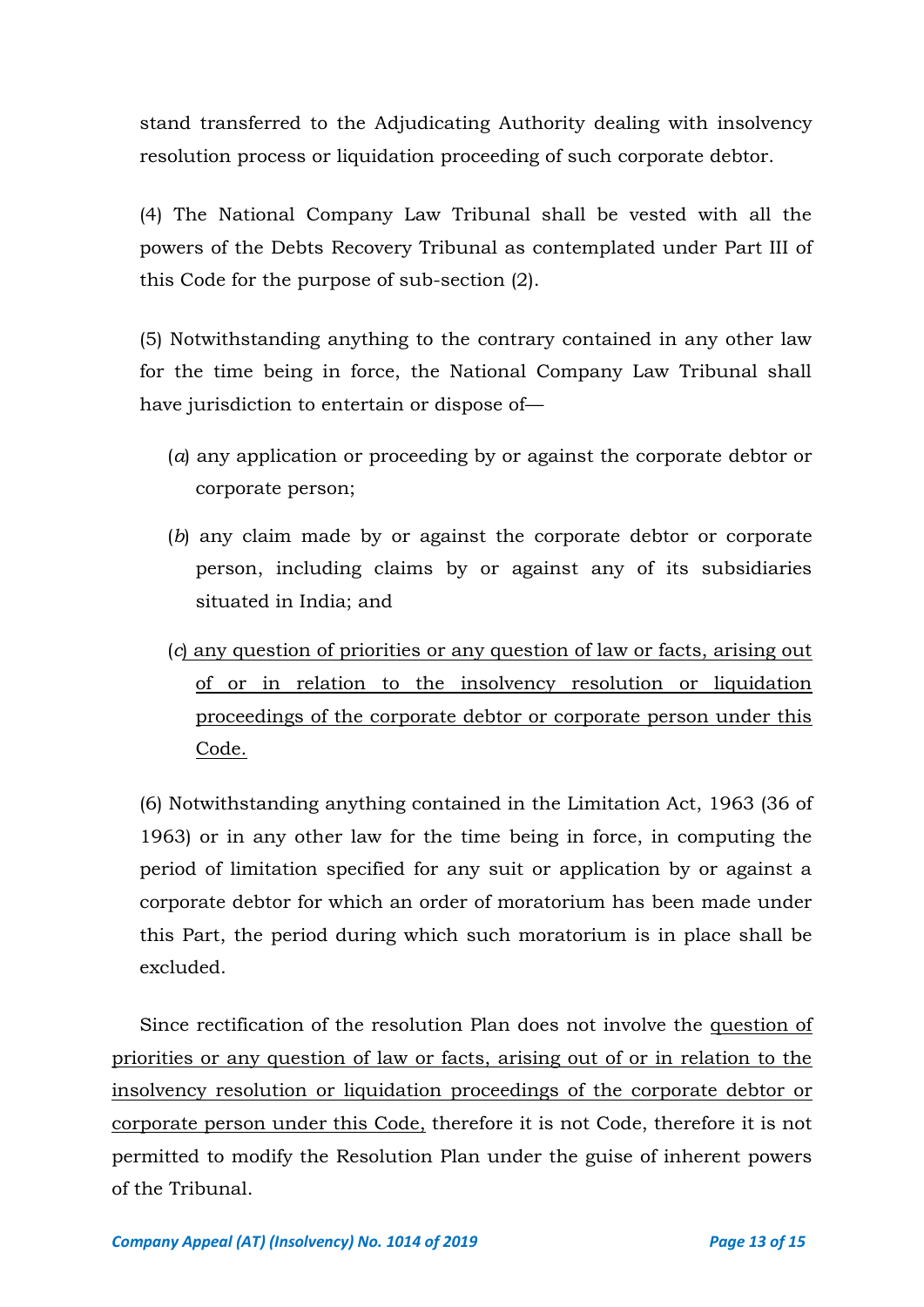# **Hon'ble Supreme Court in** *Bijay Kumar Saraogi v. State of Jharkhand***, (2005) 7 SCC 748 at page 748 has held that:**

"3. We find no reason to interfere with the order of the High Court because a mere perusal of Section 152 makes it clear that Section 152 CPC can be invoked for the limited purpose of correcting clerical errors or arithmetical mistakes in the judgment**. The section cannot be invoked for claiming a substantive relief which was not granted under the decree, or as a pretext to get the order which has attained finality reviewed. If any authority is required for this proposition, one may refer to the decision of this Court in** *State of Punjab* **v.** *Darshan Singh* **[(2004) 1 SCC 328] ."**

Thus it is clear that the order which has attained finality cannot be reviewed under the inherent powers of the Court. This power can only be exercised to correct clerical errors or arithmetical mistakes in the judgment. By the impugned order the Adjudicating Authority has changed terms of Resolution Plan based on the application of one of the Resolution Applicant without even consent of the Appellant, even though he was the joint applicant in the Resolution Plan.

Thus we are of the considered opinion that the Adjudicating Authority had no jurisdiction to entertain an application for rectification of Resolution Plan and making substantial changes in the Plan, after a lapse of 13 months of the completion of CIRP, even after the approval and implementation of the Resolution Plan on the pretext of rectification of clerical or typographical error in the order.

Since the Appellant and Respondent, No 1 was the joint Resolution Applicant. Therefore, any application for rectification of the Resolution Plan